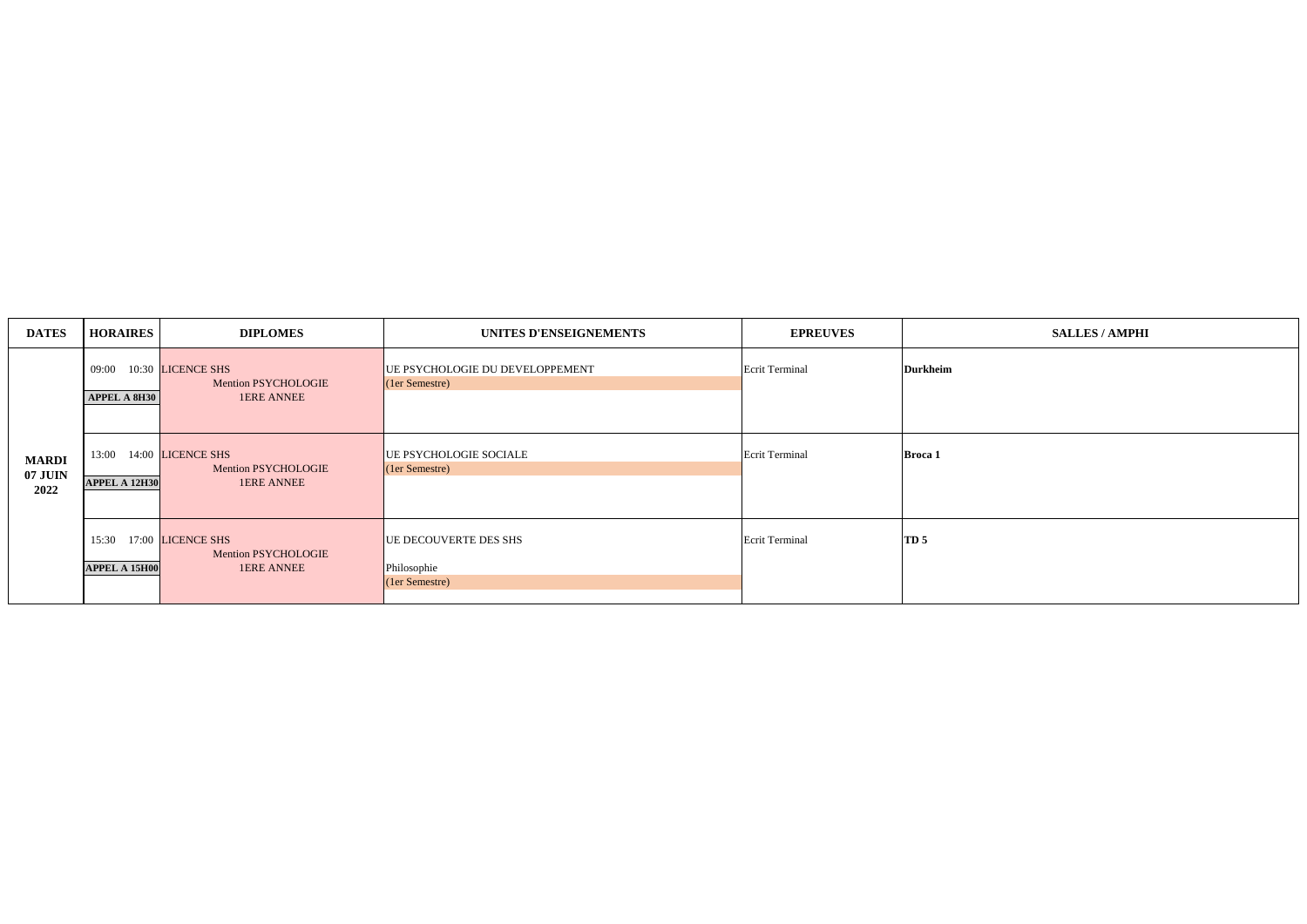| <b>DATES</b>                              | <b>HORAIRES</b>                                 | <b>DIPLOMES</b>                                                              | <b>UNITES D'ENSEIGNEMENTS</b>                                          | <b>EPREUVES</b>       | <b>SALLES / AMPHI</b>                                                        |
|-------------------------------------------|-------------------------------------------------|------------------------------------------------------------------------------|------------------------------------------------------------------------|-----------------------|------------------------------------------------------------------------------|
| <b>MERCREDI</b><br><b>08 JUIN</b><br>2022 | 09:00 10:00 LICENCE SHS<br><b>APPEL A 8H30</b>  | <b>Mention PSYCHOLOGIE</b><br><b>1ERE ANNEE</b>                              | UE DECOUVERTE DES SHS<br>Sociologie<br>(1er Semestre)                  | Ecrit Terminal        | Durkheim                                                                     |
|                                           | 11:30 12:30 LICENCE SHS<br><b>APPEL A 11H00</b> | <b>Mention PSYCHOLOGIE</b><br><b>1ERE ANNEE</b>                              | UE CONCEPTION DE L'INDIVIDU<br>(1er Semestre)                          | <b>Ecrit Terminal</b> | TD 5 : De ADAMSON N. à KARTADINAMA A.<br>TD 6 : De KENGURUKA K-L-P à ZAKY A. |
|                                           | 14:00 15:00 LICENCE SHS<br><b>APPEL A 13H30</b> | <b>Mention PSYCHOLOGIE</b><br><b>1ERE ANNEE</b>                              | UE PSYCHOLOGIE DIFFERENTIELLE<br>(2ème Semestre)                       | <b>Ecrit Terminal</b> | <b>Broca 1</b>                                                               |
|                                           | 16:30 17:30 LICENCE SHS<br><b>APPEL A 16H00</b> | <b>Mention PSYCHOLOGIE</b><br><b>1ERE ANNEE</b>                              | UE PSYCHOLOGIE COGNITIVE<br>$(2\text{ème Semestre})$                   | <b>Ecrit Terminal</b> | <b>Broca 1</b>                                                               |
| <b>JEUDI</b><br><b>09 JUIN</b><br>2022    | 13:00 14:00 LICENCE SHS<br><b>APPEL A 12H30</b> | <b>Mention PSYCHOLOGIE</b><br><b>1ERE ANNEE</b>                              | UE METHODES EN PSYCHOLOGIE<br>Traitement des Données<br>(1er Semestre) | <b>Ecrit Terminal</b> | <b>Broca 1</b>                                                               |
|                                           | <b>APPEL A 15H00</b>                            | 15:30  16:30  LICENCE SHS<br><b>Mention PSYCHOLOGIE</b><br><b>1ERE ANNEE</b> | UE METHODES EN PSYCHOLOGIE<br>Méthodologie<br>(1er Semestre)           | Ecrit Terminal        | <b>Broca 1</b>                                                               |